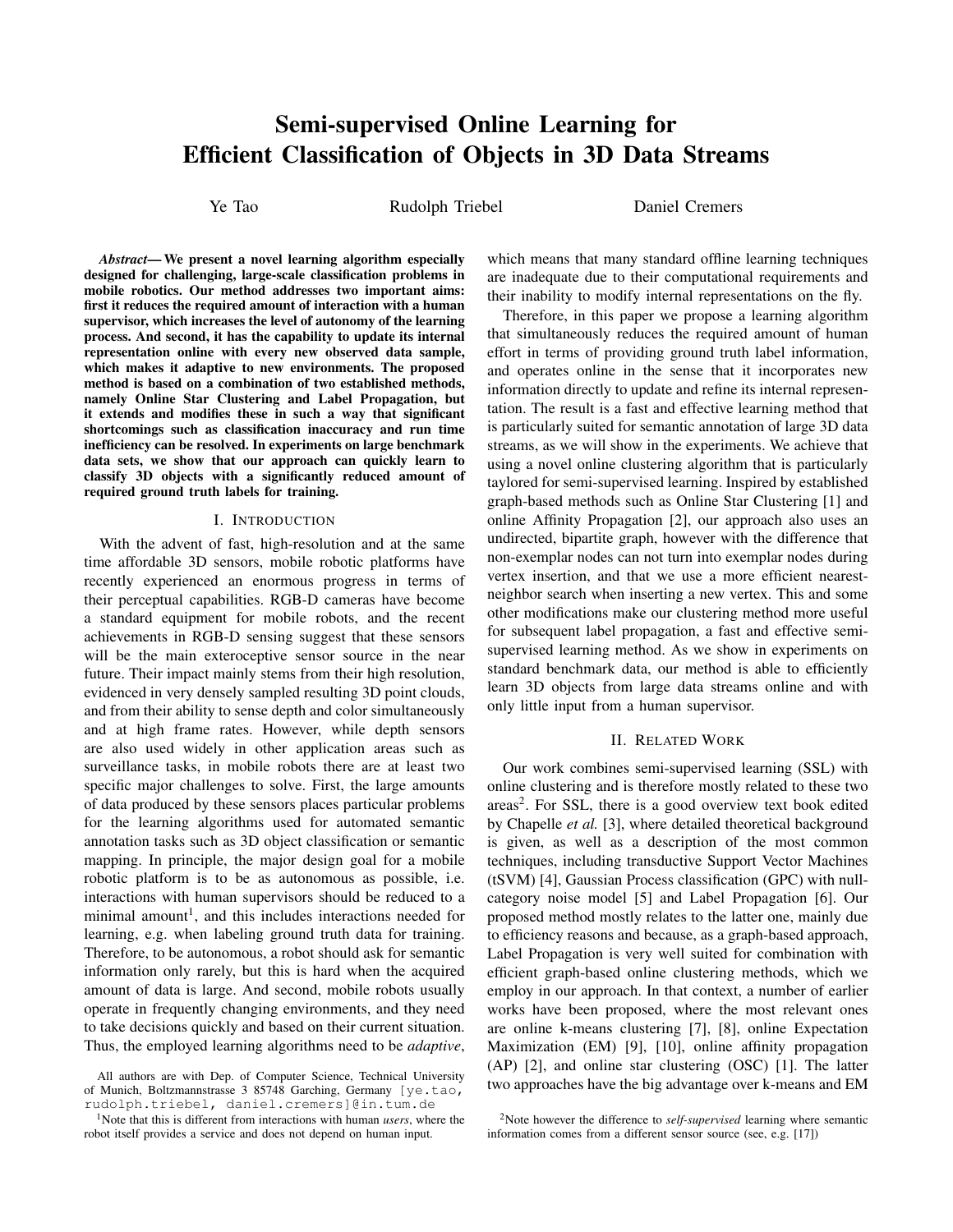

Fig. 1: Overview of our online learning approach for 3D object classification from data streams. See text for details.

that they do not require the number of clusters to be specified beforehand. Instead, they use a similarity threshold and determine the number of clusters implicitly. Our approach builds on OSC because it is more efficient than AP clustering (see also [11] for an application of OSC to unsupervised scene classification). However, as we will show, OSC has some drawbacks for our application in semi-supervised learning.

To compute features from 3D input data, we use Hierarchical Matching Pursuit (HMP) [12], an unsupervised learning algorithm based on sparse coding. In the area of unsupervised feature learning, many different approaches have been proposed, including Restricted Boltzmann Machines (RBM) [13], convolutional deep belief networks [14] and denoising autoencoders [15]. However, recent results on HMP-based classification [16], [12] show that they are very powerful and at the same time comparably efficient in learning. Therefore, we decided to use HMP features for our work.

#### III. OVERVIEW

Fig. 1 shows a schematic overview of our online 3D object classification method. We see two time lines: one on the top, which represents the incoming 3D point clouds at each time step, and one at the bottom for the status of the internal graph representation per time step. The depicted situation consists of an existing cluster graph at time step  $t_3$  and a new sensor observation (point cloud) from the next time step  $t_4$ . In our pipeline, we first compute Hierarchical Matching Pursuite (HMP) features [16] for each pre-segmented point cloud in the current frame. We assume that the individual 3D objects are segmented with their 3D bounding box. Such a segmentation can be obtained from a tracking algorithm that separates moving objects from the static scene parts or by ground plane segmentation (see for example [18]). We note that, depending on the 3D sensor a pre-processing step might be required before feature computation. In the example here,

data is obtained from a 3D laser scanner, which means that we have to create depth images from the point clouds before being able to apply HMP feature computation. Examples are shown in the center box in the upper part of the figure. Of course, when using RGB-D cameras, depth images are already available and need not to be computed explicitly.

The obtained HMP feature vectors are then inserted as vertices into the cluster graph. This graph distinguishes between center and satellite vertices, where the centers are *exemplars* for the satellites connected to them (details follow in Sec. V). Thus, a newly added vertex can either end up as a satellite of an already existing center, or it can be itself a new center. This is exemplified in the figure with the pedestrian and the cyclist, where the former builds a new center vertex, and the latter is associated to a new satellite. Then, the algorithm queries ground truth labels for the new centers if there are any, and infers class labels for the remaining vertices using Label Propagation. Our reasoning behind this is that centers are good potential representatives of an object class, particularly if they have many satellites attached, which by construction of the graph are similar to them. Thus, propagating labels from centers to satellites will lead to less misclassifications and fewer label queries than, e.g. propagating from satellites to centers. Note that the number of centers directly influences the performance of the algorithm: fewer centers lead to less label queries, making the learning algorithm more autonomous, but at a higher chance of misclassifications as more satellites will be different from their centers, i.e. the clusters will be less *pure*. The challenge is therefore to obtain pure, but few clusters (centers) at the same time. In Sec V we show how we address this trade-off, but first we consider a different approach combining two standard methods, and we show the drawbacks there that motivate our own method.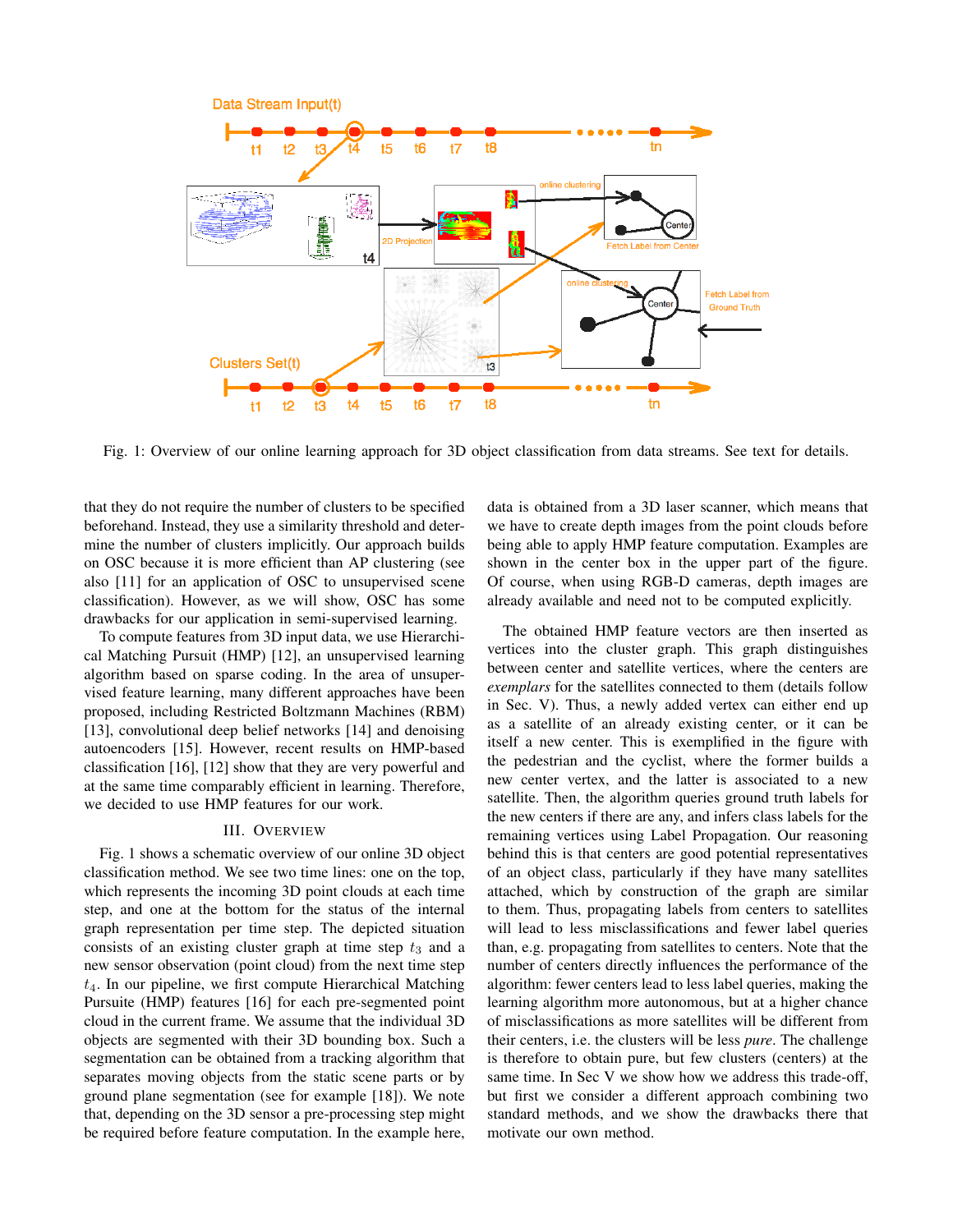

Fig. 2: Vertex insertion in the standard Online Star Clustering algorithm [1]. (a) A new vertex is inserted (yellow diamond) and all neighbors that are more similar than  $\vartheta$  are determined (dashed lines). In this case, this results in a new center, because the degree of the new node is higher than those of the adjacent centers. (b) Rearranging requires removing and adding some edges and changing the role of some vertices.

#### IV. ONLINE SEMI-SUPERVISED LEARNING

As a starting point, and also as a baseline for comparison with our proposed method, we consider here a straightforward combination of two concrete algorithms: Online clustering using the algorithm of Aslam *et al.* [1] and subsequent semi-supervised learning using Label Propagation [19].

#### *A. Online Star Clustering*

The main idea of the Online Star Clustering (OSC) algorithm [1] is to find a minimal number of maximal star-shaped subgraphs from a given thresholded similarity graph ("minmax criterion"). This means that the algorithm starts with a graph  $G_{\vartheta}$  that consists of nodes  $v_i$  for each data sample and edges  $e_{ij}$  connecting two nodes that are more similar than a given threshold  $\vartheta$ , i.e.  $s(v_i, v_j) \geq \vartheta$  where s is a similarity measure. Then, it identifies some vertices as cluster *centers* and the remaining ones as *satellites* and removes all edges from  $G_{\vartheta}$  that connect two satellites or two centers. The assignment of centers and satellites is made such that the number of clusters is minimal and the cluster sizes are maximal, and cluster centers have a higher degree (number of incident edges) than their connected satellites. For our application, the OSC algorithm has two major advantages over other clustering methods: First, it does not require the number of clusters to be given. Instead, its only parameter is the similarity threshold  $\vartheta$ , which implicitly influences the number of resulting clusters. And second, the creation of the graph can be done online, i.e. after insertion of a single new vertex the min-max criterion is still valid. To guarantee this, in some cases the algorithm needs to re-assign centers and satellites and also to remove and add edges. An example of this is shown in Fig. 2.

The original OSC algorithm uses the cosine distance as a similarity measure between two connected vertices  $v_i$  and  $v_i$ , i.e.

$$
s(v_i, v_j) = \frac{\langle v_i, v_j \rangle}{\|v_i\| \|v_j\|} = \cos(\alpha), \tag{1}
$$

where  $\alpha$  is the angle between the vectors that correspond to  $v_i$  and  $v_j$ . The authors show that with this similarity measure the similarity between two satellite vertices  $u_i^{j_1}$  and  $u_i^{j_2}$  that are connected to the same center  $c_i$  is bounded by

$$
s(u_i^{j_1}, u_i^{j_2}) = \cos \gamma \ge \cos \alpha_1 \cos \alpha_2 + \frac{\vartheta}{1+\vartheta} \sin \alpha_1 \sin \alpha_2,
$$
  
(2)

where  $\gamma$  is the angle between the two satellites and  $\alpha_1$  and  $\alpha_2$  are the angles between the satellites and the center  $c_i$ . The interesting thing about this formulation is that it can be completely expressed in terms of dot products between feature vectors, provided that these are normalized. That means, we can also use other similarity measures instead by replacing dot products with *Mercer kernels*, for example the Gaussian kernel

$$
k(v_i, v_j) = \exp\left(-\frac{\|v_i - v_j\|^2}{2\sigma^2}\right) \tag{3}
$$

with a variance parameter  $\sigma$ , or the inverse city block kernel

$$
cb(v_i, v_j) = \frac{1}{\sum_{k} |v_{ik} - v_{jk}| + \xi}
$$
 (4)

whith a constant parameter  $\xi$ . Thus, we then obtain a *kernelized* OSC algorithm. In the experiments (Sec. VI), we show that an appropriate kernel can substantially improve the measure of similarity.

#### *B. Label Propagation*

The OSC algorithm is a classical unsupervised learning method, i.e. it does not incorporate ground truth information for learning. However, in our application, we aim for automated semantic annotation, and this information can only come from some human supervisor. Therefore, we combine clustering with a semi-supervised learning (SSL) method by assigning ground truth labels to the center vertices and infering the labels for the unlabeled satellite vertices. In particular, we use Label Propagation (see [19], Algorithm 11.2). This method first computes an affinity matrix  $W$  where the entries are the node similarities, i.e.  $w_{ij} = s(v_i, v_j)$  and it sets  $w_{ii} = 0$ . It then chooses a parameter  $\alpha \in (0,1)$  and a small  $\epsilon > 0$  and computes  $\mu := \alpha/(1 - \alpha)$ . With this, it iterates over all vertices and updates the labels  $y_i$  of the vertices  $v_i$  in every iteration. We model class labels as vectors of a fixed length  $K$ , which determines the number of classes. A vertex  $v_i$  has then the class label k if  $y_i^k = 1$  and all other entries of the vector  $y_i$  are zero. For unlabeled vertices,  $y_i$  is equal to the zero vector. The operations performed in each iteration of Label Propagation are as follows: If  $v_i$  is a labeled (center) node with an associated ground truth label  $y_i^{(0)}$  then the update rule at iteration  $t = 1, 2, \dots$  is

$$
\mathbf{y}_i^{(t+1)} \leftarrow \frac{\sum_j W_{ij} \mathbf{y}_j^{(t)} + \frac{1}{\mu} \mathbf{y}_i^{(0)}}{\sum_j W_{ij} + \frac{1}{\mu} + \epsilon}.
$$
 (5)

If  $v_i$  is an unlabeled satellite vertex, then the rule is

$$
\mathbf{y}_i^{(t+1)} \leftarrow \frac{\sum_j W_{ij} \mathbf{y}_j^{(t)}}{\sum_j W_{ij} + \epsilon}.
$$
 (6)

These rules are computed until a convergence criterion is reached. The described Label Propagation (LP) algorithm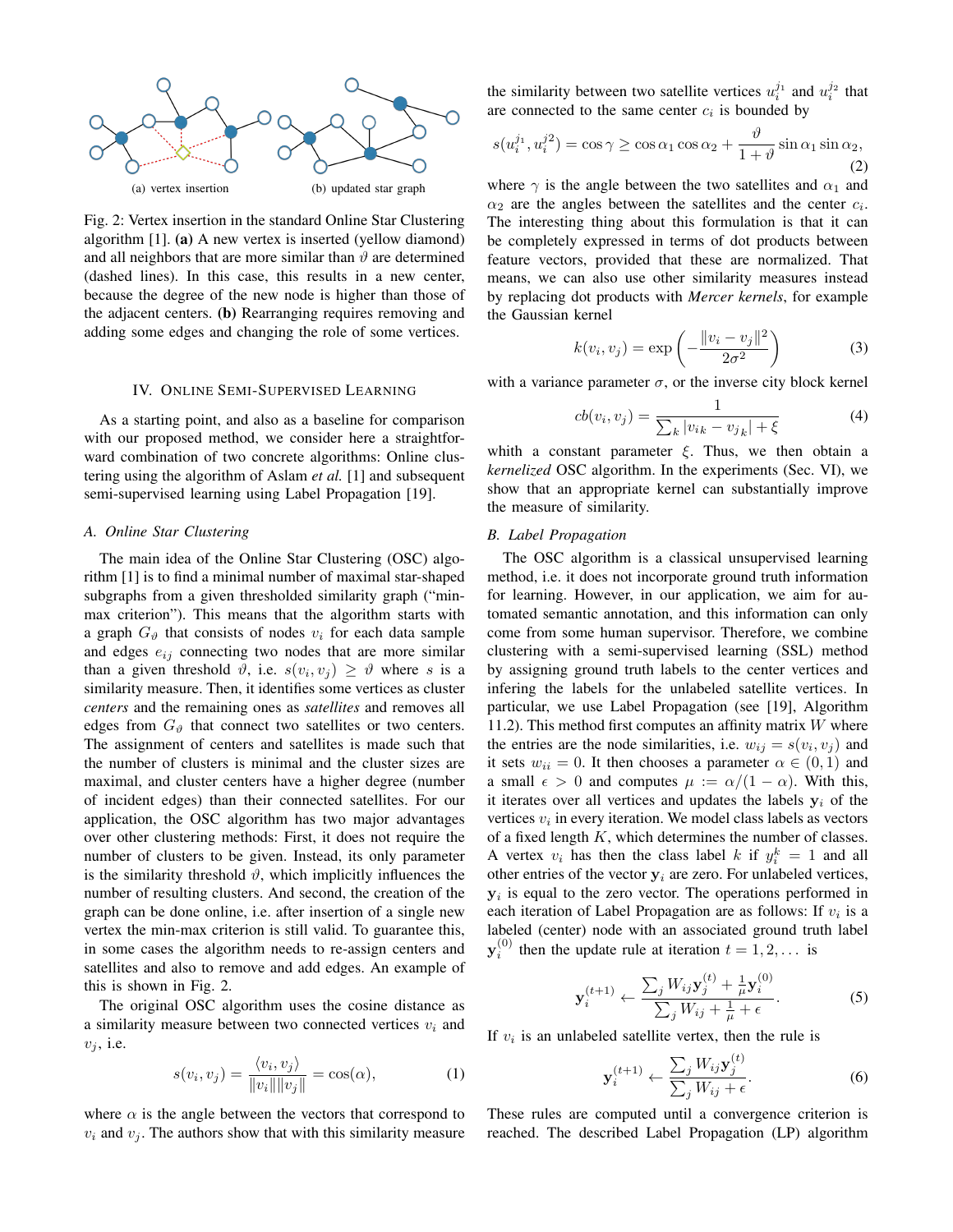is formulated as an offline algorithm, although one could think of an extension to the online case. However, due to the shortcomings of this combined 'OSC+LP' approach, which we describe next, we do not consider an online LP version, but instead suggest an improved algorithm in Sec. V.

# *C. Drawbacks of the OSC+LP Approach*

The presented combination of OSC and LP has at least three major drawbacks: First, it requires a nearest-neighbor search for each newly inserted vertex over the entire existing data set. This increases the run time significantly when the data set is very large. Second, due to the requirement that the min-max-criterion has to be fulfilled always, it can lead to many changes from satellite vertices to center vertices and vice-versa. This is not only inefficient in terms of computation time, but it also causes more label queries, especially if satellites turn into centers. In a sense, the fact that OSC guarantees a minimal number of clusters remedies this somehow, because with fewer clusters there are less label queries. However, as we perform label queries in every time step, one has to consider all vertices that at some point in the past have been centers, i.e. this includes all those satellites that where flipped from centers. And the third problem with OSC+LP is that the algorithm uses a fixed similarity threshold  $\vartheta$ , which results in many isolated vertices that are not connected to any other one. These outliers again increase the required number of label queries, because each of them is considered a center of a cluster with size 1. In the next section, we propose our improved version of the algorithm, which particularly mitigates these three drawbacks.

#### V. PROPOSED APPROACH

Assume we are given a stream of data points  $x_1, x_2, \ldots$ with  $x_i \in \mathbb{R}^d$ . Our aim is to incrementally build from these data a graph  $G = (\mathcal{V}, \mathcal{E}, \mathcal{Y}, P, S)$ , where V is the set of vertices,  $\mathcal E$  are the edges,  $\mathcal Y$  are the class labels for each vertex, P are the *properties* of the vertices and S are the *similarities* assigned to each edge. Concretely, each vertex  $v_i \in V$  can have either the property 'center' or 'satellite', and each edge  $e_{ij} \in \mathcal{E}$  connecting vertices  $v_i$  and  $v_j$  has a similarity value  $s_{ij}$  based on a distance measure between  $v_i$  and  $v_j$ . The center vertices play the role of *exemplars*, i.e. they are representatives of a whole set of other vertices, namely the satellites connected to them. In any stage of the algorithm, the graph  $G$  is bipartite, i.e. there are only edges connecting centers with satellites, and never edges between two centers nor between two satellites. The main idea of our semi-supervised online learning algorithm is to use only the centers to query ground truth class labels and to use these to infer the labels for the satellites, i.e. in a similar way as is done in label propagation. The individual steps of our algorithm are described next.

#### *A. Vertex Insertion*

As mentioned, our algorithm is inspired by the Online Star Clustering (OSC) approach [1]. This means, we also aim for a vertex insertion method that is efficient and at the



Fig. 3: Vertex insertion into the graph  $G$ . At time  $t$ , we insert vertex  $v_t$  (yellow diamond). For that, we first compute the m center vertices  $\hat{c}_1, \ldots, \hat{c}_m$  that are closest to  $v_t$  (blue filled circles). Each of these centers has satellite vertices attached, here indicated with lines. The center closest (or most similar) to  $v_t$  is denoted  $c_t^{max}$ . Then, for  $i = 1, \ldots, m$  we compute the similarities  $s(v_t, \hat{c}_i)$  and  $s(v_t, c_t^{max})$  (dashed red lines), as well as the similarities between  $v_t$  and all satellites  $u_i^j$ attached to center  $\hat{c}_i$  (dotted green line). All such satellites that fulfill the condition in Eq. (8) are detached from  $\hat{c}_i$  and connected to  $v_t$ , which then becomes a center vertex.

same time produces graphs that correspond to a good data clustering. However, in standard OSC, the major focus is laid more on the latter by guarateeing that after insertion the graph still consists of a minimal set of maximal star-shaped sub-graphs (i.e. clusters). While this is a good property for pure unsupervised learning applications, in semi-supervised learning as we propose it, it is more advantageous to have *purer* clusters, even if the number of clusters is not minimal. Concretely, this means that we do not stricly connect a new vertex to its closest neighbors in the graph as in OSC, thereby accepting that the number of clusters can be sub-optimal. This slight drawback is however outweighed by the fact that our insertion is more efficient and produces purer clusters.

For the description of our insertion method, we define the set of centers  $C_t$  at time t as  $C_t = \{v_i \in V_t | p_i = 'center'\}$ and its cardinality as  $C_t$ . With this, the first step of insertion is to find a fraction  $q \in [0, 1]$  of centers in  $\mathcal{C}_{t-1}$  that are most similar to the new vertex  $v_t$ . This has two advantages: First, it does not require a fixed similarity threshold for connecting vertices, which avoids un-connected outliers. And second, it is more efficient than finding neighbors in the entire set of vertices  $V_t$ , because  $C_t$  is usually much smaller than  $V_t$ . Thus, formally we find an index ordering  $\pi : \mathbb{N} \to \mathbb{N}$  so that  $s(c_{\pi(i)}, v_t) > s(c_{\pi(i+1)}, v_t)$  for all  $i = 1, ..., C_t - 1$ , where we denote the similarity  $s$  as a binary function of vertices, and the elements of  $C_t$  are  $c_1, \ldots, c_{C_t}$ . Furthermore, we define the center that is most similar to  $v_t$  as  $c_t^{max}$ , i.e.  $c_t^{max} := c_{\pi(1)}$ . Then, the result of this first step is a subset  $\hat{\mathcal{C}}_t \subset \mathcal{C}_t$  consisting of the first m sorted centers, i.e.  $c_{\pi(1)}, \ldots, c_{\pi(m)}$  where  $m = \lfloor qC_t \rfloor$ .

In the next step, we search for neighbors of  $v_t$  in the set of satellites that are connected to centers in  $\hat{C}_t$ . Thus, for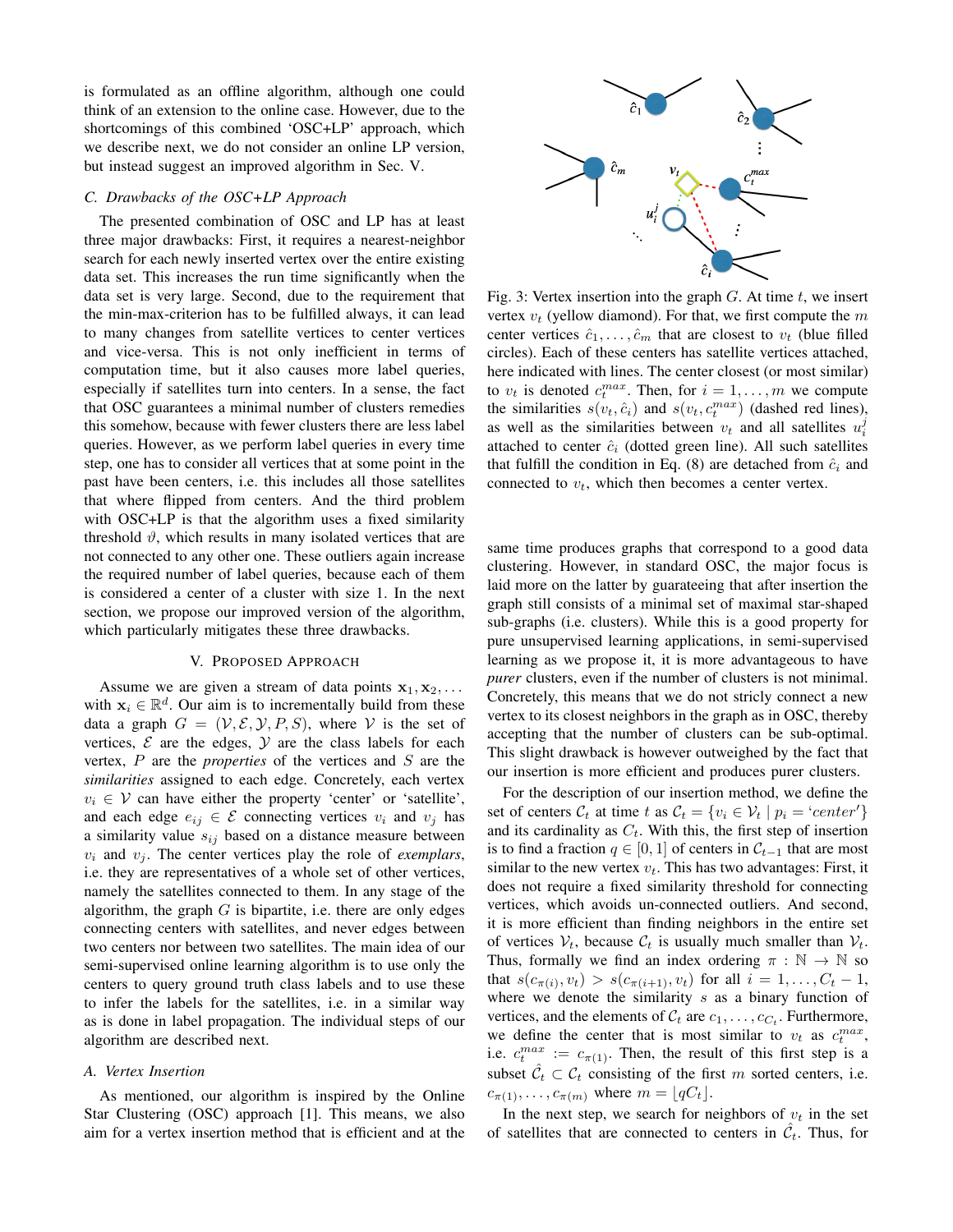each of the m most similar centers  $\hat{c}_1, \ldots, \hat{c}_m$  we loop over all attached satellites  $u_i^j$  and decide whether they should be detached from their center  $\hat{c}_i$  and reconnected to  $v_t$ , which then becomes a new center, or whether  $v_t$  is simply added as a satellite to  $c_t^{max}$ . Our criterion for this re-connection step is based on the similarity of the satellites  $u_i^j$  and  $v_t$ , but also on the general similarity of the cluster represented by  $\hat{c}_j$ . Concretely, we compute the *normalized similarity* 

$$
\bar{s}(v_t, \hat{c}_i) := \frac{s(v_t, \hat{c}_i)}{s(v_t, c_t^{max})}
$$
(7)

and do a re-connection whenever

$$
s(v_t, u_i^j)\bar{s}(v_t, \hat{c}_i) > s(u_i^j, \hat{c}_i). \tag{8}
$$

If the condition in Eq.(8) is not valid for any satellite  $u_i^j$ , we connect  $v_t$  as a new satellite to  $c_t^{max}$ .

## *B. Minimal Average Cluster Size*

As mentioned in Sec. IV-C, one major problem with standard OSC is that it tends to produce many unconnected vertices, which are treated as centers. This means that the SSL algorithm will query labels for them, even though the obtained information is often not very useful, because the queried labels are not representative for many other samples. The same problem occurs in our approach when many satellites of a given cluster center are detached and reconnected as described. Therefore, we introduce a parameter  $\omega_{min}$ , which defines a lower bound on the average cluster size. Then, each time a satellite  $u_i^j$  should be detached from its center  $\hat{c}_i$  according to Eq. (8), we test whether the average cluster size  $\bar{z}_t$  is still larger than  $w_{min}$ . If this is not the case, all vertices of the cluster represented by  $\hat{c}_i$  are inserted into the cluster that is closest to  $\hat{c}_i$ . Note that  $\bar{z}_t$  at time t can be easily computed from  $\bar{z} = \frac{t}{C_t}$ , because at time t there are t vertices inserted in total and the number of clusters is  $C_t$ . The same procedure is done with the potentially new cluster formed by  $v_t$  as a center: As long as adding this new cluster does not cause the average cluster size  $\bar{z}$  to be smaller than  $\omega_{min}$ , it can be added. Otherwise, it is not added and  $v_t$  is attached to its closest center, as above. To avoid unnecessary re-connecting steps, we therefore wait until all centers closest to  $v_t$  are processed before we actually perform the reconnection of satellites.

### *C. Label Propagation*

As in the OSC+LP approach described above, our last step is also label propagation. That is, if the newly added vertex  $v_t$  ends up as a new center, we query a ground truth label for it and propagate this new label to the satellites attached to  $v_t$ . If  $v_t$  has become a satellite, we propagate the label of the corresponding center (which was queried earlier queried) to it. Here, we note an important difference to the OSC algorithm: in our approach, all satellite vertices are connected to exactly one center. Therefore, Eq. (6) simplifies to a simple "copy" of the label from the center to the satellites. Similarly, Eq. (5) directly assigns the ground truth label to the labeled center. Thus, by our graph construction, the LP method can also be performed more efficiently.

# *D. Time-dependant Paramters*

Two main parameters of our algorithm are the fraction  $q$  of most similar centers considered and the lower bound  $\omega_{min}$ on the average cluster size. For both, there is an implicit dependence on the current size of the graph. In the beginning, there are only few samples and the graph is sparse. Thus, the fraction  $q$  of nearest neighbors can be larger, because nearestneighbor search will anyhow be very efficient. Similarly, the minimal number of elements  $\omega_{min}$  of an average cluster can be larger when there are more vertices in the graph. Therefore, we recompute q and  $\omega_{min}$  at time step t as

$$
\omega_{min}^t = \omega_{min}(1 - e^{-\tau * t}) \tag{9}
$$

$$
q^t = q(1 - e^{-\tau * t}), \tag{10}
$$

where  $\tau$  is a damping parameter.

Algorithm 1 summarizes all steps of our approach<sup>3</sup>. Note that satellites are not actually disconnected until all centers in  $\hat{C}$  have been considered and the new vertex forms a cluster that is large enough (line 15-17). Clusters that are too small are removed and all elements are assigned to the cluster that is most similar to their center. This is the Recluster step.

|                | Algorithm 1: Online Exemplar Based Clustering                                                                                        |
|----------------|--------------------------------------------------------------------------------------------------------------------------------------|
|                | <b>Data:</b> stream $x_t$ for $t = 1, 2, $                                                                                           |
|                | <b>Input</b> : nearest-neighbor fraction q, damping factor $\tau$ ,                                                                  |
|                | min average cluster size $\omega_{min}$                                                                                              |
|                | <b>Output:</b> inferred or queried labels $y_t$                                                                                      |
|                | $1 \ v^t \leftarrow CreateVertex(\mathbf{x}^t)$                                                                                      |
|                | 2 $\omega_{min}^t \leftarrow \omega_{min}(1 - e^{-\tau t})$ (see Eq.(9))                                                             |
|                | 3 $q^t \leftarrow q(1 - e^{-\tau t})$ (see Eq.(10))                                                                                  |
|                | 4 $\hat{\mathcal{C}}_t \leftarrow MostSimilar Exemplars(\mathcal{C}^t, v^t, q)$                                                      |
|                | $5\ \bar{z}\leftarrow \frac{t}{C}$                                                                                                   |
|                | 6 $K \leftarrow \emptyset$                                                                                                           |
| $\overline{7}$ | forall the $\hat{c}_i \in \hat{\mathcal{C}}_t$ do                                                                                    |
| 8              | <b>forall the</b> $u_i^j$ connected to $\hat{c}_i$ <b>do</b>                                                                         |
| 9              | if $Eq. (8)$ is true then                                                                                                            |
| 10             |                                                                                                                                      |
| 11             | $\begin{array}{ l } \hline \mathcal{K} \leftarrow \mathcal{K} \cup u_i^j \ \mathit{MarkDisconnected}(u_i^j, c_i) \hline \end{array}$ |
| 12             | if $\bar{z}_t > \omega_{min}^t$ & $Size(\hat{c}_i) < \omega_{min}^t$ then                                                            |
| 13             | $\left\{ \quad \text{Recluster}(\hat{c}_i, \{u_i^j\}) \right\}$                                                                      |
|                |                                                                                                                                      |
|                | 14 if $\bar{z}_t > \omega_{min}^t$ & $ \mathcal{K}  + 1 > \omega_{min}^t$ then                                                       |
| 15             | $DisconnectAllMarked({u_i^j}, {\hat{c}_i})$                                                                                          |
| 16             | $MakeNewCluster(v_t, K)$                                                                                                             |
| 17             | $y_t \leftarrow QueryGround TruthLabel(v_t)$                                                                                         |
| 18             | $y_t \leftarrow PropagateLabels(v_t, K)$                                                                                             |
| 19             | else                                                                                                                                 |
| 20             | $UnmarkAll({u_i^j}, {\hat{c}_i})$                                                                                                    |
| 21             | $Connect(v_t, c_t^{max})$                                                                                                            |
| 22             | $y_t \leftarrow PropagateLabel(c_t^{max}, v_t)$                                                                                      |
|                |                                                                                                                                      |

<sup>&</sup>lt;sup>3</sup>An implementation of our approach in C++ is available at https://github.com/mmmonkeytao/oscl.git.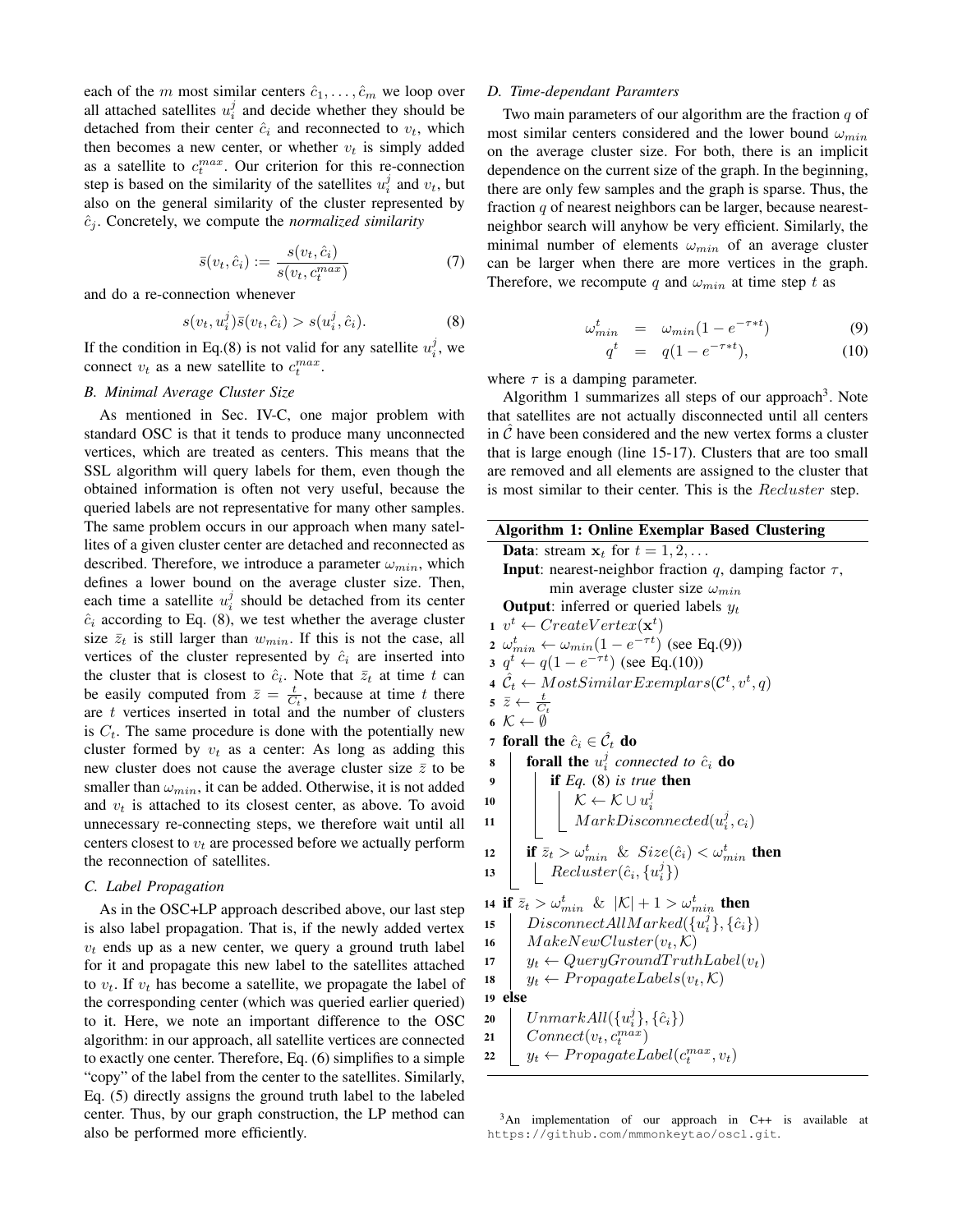

Fig. 5: Evaluation on the RGB-D data set based on Vmeasure (violet), classification accuracy (blue) and number of clusters per vertex (green). Left: Our approach. Right: OSC+LP. Note that our approach significantly outperforms the OSC+LP method in terms of accuracy and V-measure, although there is no big difference in the number of clusters.

#### VI. EXPERIMENTS

We evaluated our approach on two different data sets: the RGB-D data set provided by Lai *et al.* [20] with 41876 instances of 51 different object classes, and a subset of the KITTI data set of 3D point clouds in an urban environment [21], which contains objects from 7 classes, namely 1265 cars, 775 cyclists, 1035 Pedestrians, 957 vans, 667 trucks, 223 sitters and 257 bakground objects (misc). For both data sets, we compute HMP features, while for point clouds we first compute depth images (see Sec. III). For the HMP features, we first learn a dictionary of size 75 on the first level with K-SVD for depth and gray channels, and of size 150 for normal vectors and RGB channels. Then, on the second level we learn dictionaries of size 500 for gray scale and depth, and 1000 for RGB and normals. For each RGB-D image we compute an HMP feature vector of length 42000.

## *A. Similarity Analysis*

To find a good similarity measure (kernel) for our online clustering algorithm, we ran a specific test on 10,000 samples from the RGB-D data set. For each pair of images within the same object class and across different object classes we computed similarities and the corresponding average similarities. The result for the Gaussian kernel and the Inverse City Block (ICB) kernel are shown in Fig. 4. For each class, a colored circle refers to the average similarity with another class. Blue circles, which are connected with red lines depict the average self-similarity of each class. Thus, we can see that the self-similarity values tend to be better for the ICB kernel than for the Gaussian kernel. Therefore, in our following experiments, we only used the ICB kernel.

## *B. Online Learning of 3D Objects*

To assess the performance of our approach we randomly shuffle the 41876 different cropped images from the RGB-D data set and present them to our online SSL algorithm. We compare the results with the baseline method OSC+LP, described in Sec. IV, where we use the following criteria. First, the  $V_1$ -measure [22], which is a measure for cluster quality and consists of the harmonic mean between *homogeneity* and *completeness*. Intuitively, homogeneity is closely related to



Fig. 6: Left: Accumulated number of generated label queries. Our approach generates significantly less label queries. Right: Result of our algorithm on the KITTI data set. The accuracy is worse than on the RGB-D set, but the input features are only based on depth values and not on color.



Fig. 7: Vertex insertion times for OSC (left) and our online clustering approach (right). Note that our approach never takes more than 0.5 seconds and that run time increases initially, because more new clusters are created. Later, new vertices often are satellites, which reduces the run time.

purity, i.e. it is high if clusters consist of many samples from the same object class. In contrast, completeness is high if many samples from an object class are in the same cluster (for details see [22]). Our second criterion is the number of clusters divided by the total number of vertices. Ideally, this value should be low because then we have less label queries. Finally, the third criterion is the classification accuracy, i.e. the percentage of correctly classified samples.

Fig. 5 shows the results on the whole RGB-D data set, where the left part shows our results, with  $\omega_{min} = 25$ , and the right part the ones obtained with OSC+LP with a threshold  $\vartheta = 0.009$ . As we can see, our method outperforms the OSC+LP algorithm both in terms of cluster homogeneity and in final classification rate. At the same time, the number of clusters produced by our algorithm is only slighty higher. This is good, because the number of clusters is directly related to the number of label queries. This is shown in Fig. 6 (left), where we plot the accumulated number of generated label queries for both methods. We see that, compared to OSC+LP our approach only requires very few ground truth labels for learning. For the KITTI data we obtain the results of Fig. 6 (right). Note that we only use a subset of the data because the entire data set is very unbalanced between the classes. We see that the classification is worse than the one on RGB-D, but the feature vectors only contain depth values.

Furthermore, we compare our approach with OSC+LP in terms of run time needed for a vertex insertion, as this was also one of our main design goals. Fig. 7 (left) shows the